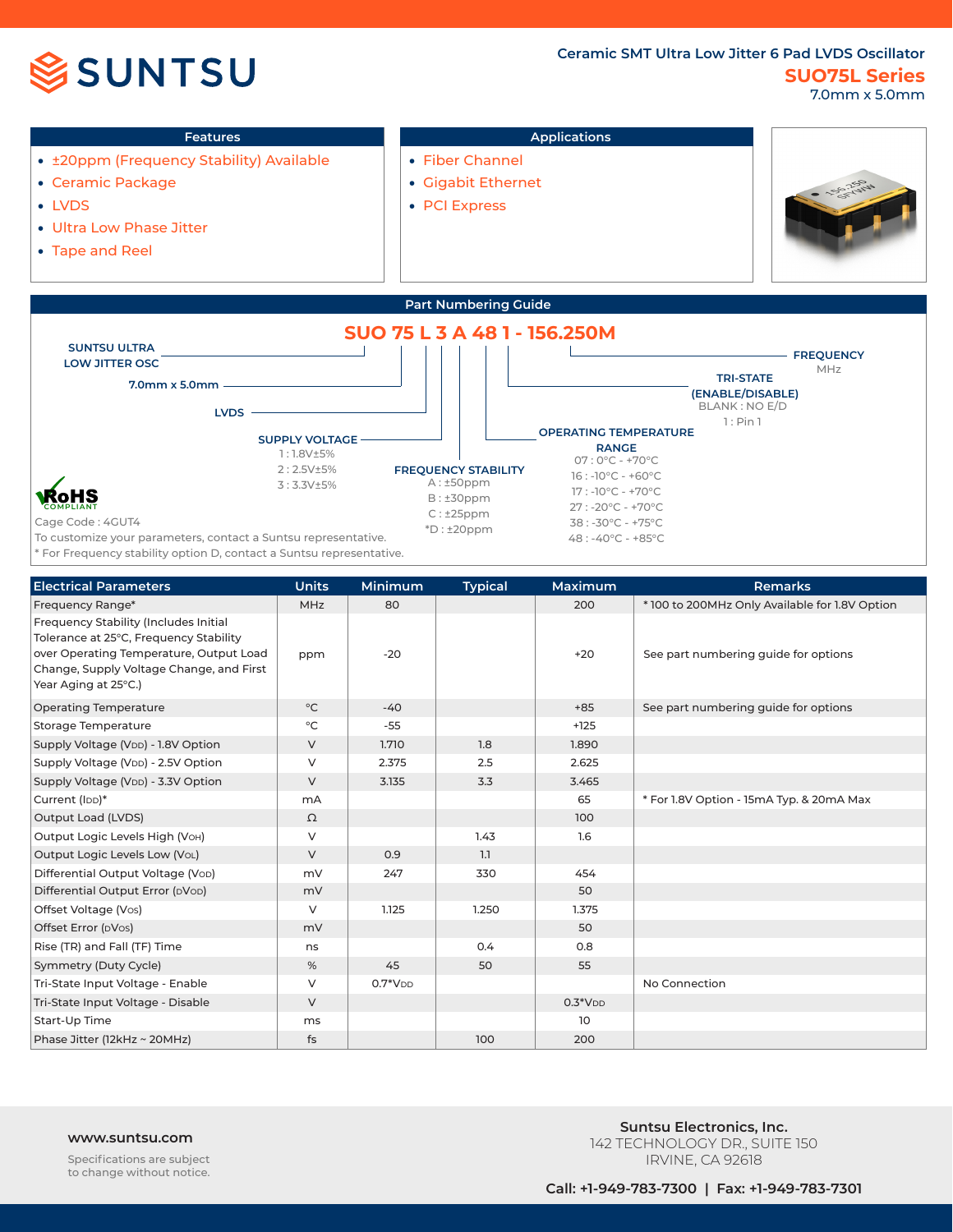# **SSUNTSU**

## **SUO75L Series Ceramic SMT Ultra Low Jitter 6 Pad LVDS Oscillator**

7.0mm x 5.0mm

20%V<sub>DD</sub>



### **Test Circuit (LVDS)**



### **Typical Phase Noise Performance (Measured By Agilent E5052A)**





Specifications are subject to change without notice.

**www.suntsu.com Suntsu Electronics, Inc.** 142 TECHNOLOGY DR., SUITE 150 IRVINE, CA 92618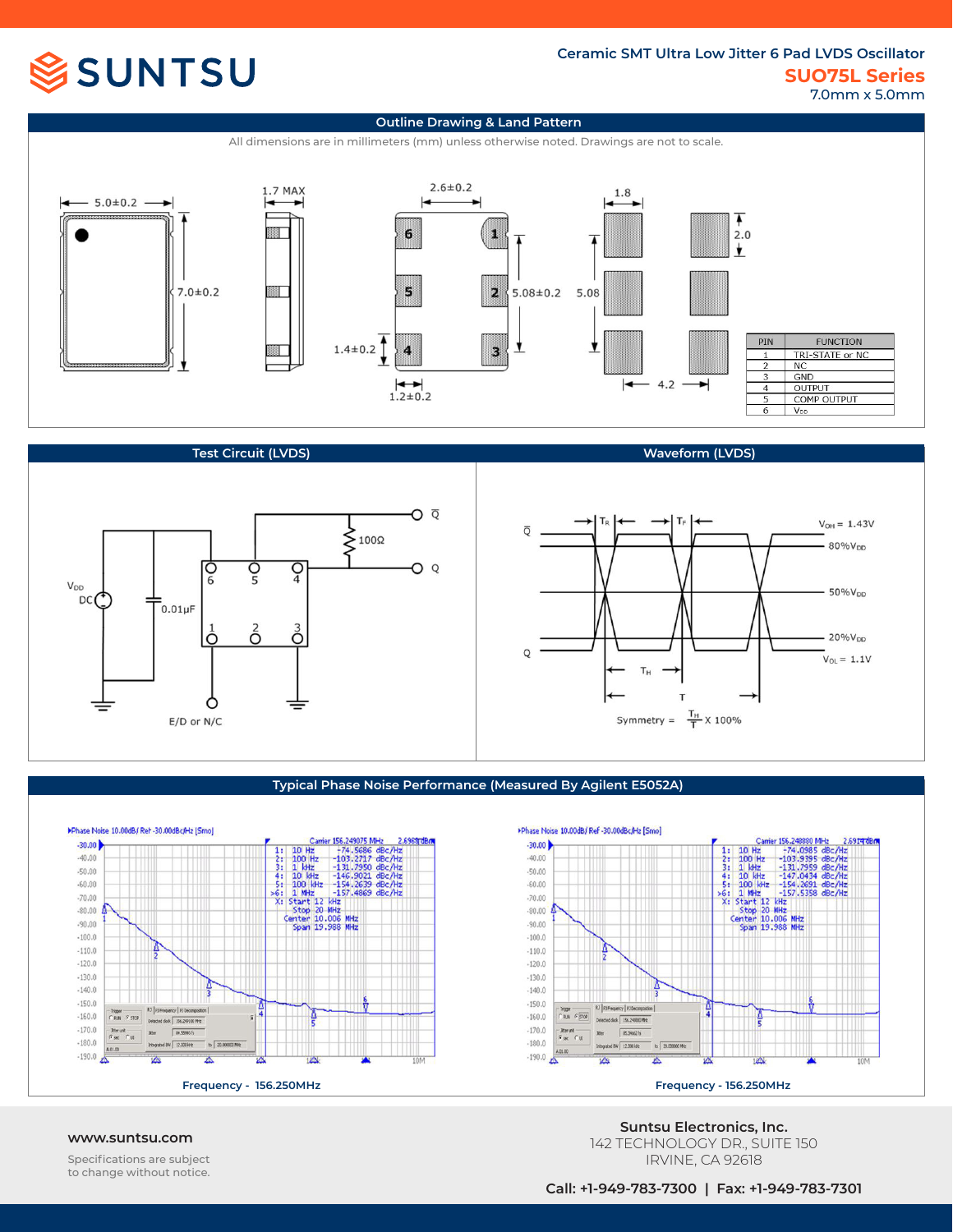# **SSUNTSU**

## **SUO75L Series Ceramic SMT Ultra Low Jitter 6 Pad LVDS Oscillator** 7.0mm x 5.0mm

### **Typical Jitter Performance (Measured By Agilent E5052A)**



### **Tape And Reel Dimensions**

All dimensions are in millimeters (mm) unless otherwise noted. Drawings are not to scale.



Specifications are subject to change without notice.

**www.suntsu.com Suntsu Electronics, Inc.** 142 TECHNOLOGY DR., SUITE 150 IRVINE, CA 92618